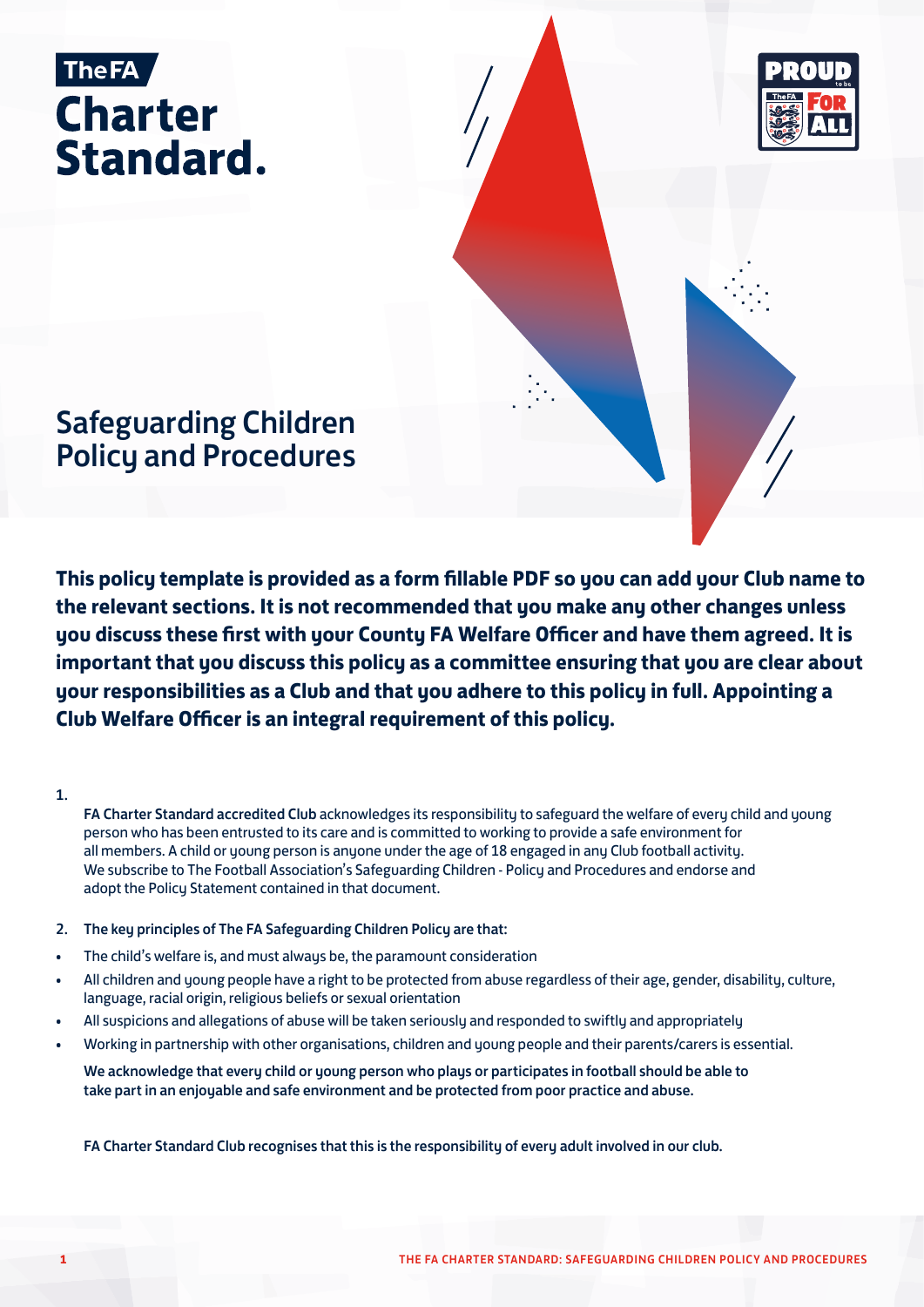- 3.
- FA Charter Standard accredited Club has a role to play in safeguarding the welfare of all children and young people by protecting them from physical, sexual or emotional harm and from neglect or bullying. It is noted and accepted that The Football Association's Child Protection Regulation (see The FA Handbook) applies to everyone in football whether in a paid orvoluntary capacity. This means whether you are a volunteer, match official, helper on club tours, football coach, club official or medical staff.

### 4. We endorse and adopt The FA's Responsible Recruitment guidelines for recruiting volunteers and we will:

- Develop a role profile
- Request identification documents
- As a minimum meet and chat with the applicant(s) and where possible conduct interviews before appointing
- Request and follow up with two references before appointing
- Require an FA CRB Unit Enhanced Disclosure where appropriate in line with FA guidelines.

All our current members who are regularly caring for, supervising, training or being in sole charge of children and young people will be required to complete a CRB Enhanced Disclosure via The FA CRB Unit. If there are concerns regarding the appropriateness of an individual who is already involved or who has approached us to become part of our club, guidance will be sought from The Football Association. It is noted and accepted that The FA will consider the relevance and signifi cance of the information obtained via The FA CRB Unit Enhanced CRB Disclosure and that all decisions will be made in the best interests of children and young people.

It is accepted that The FA aims to prevent people with a history of relevant and significant off ending from having contact with children or young people and the opportunity to influence policies or practice with children or young people. This is to prevent direct sexual or physical harm to children and to minimise the risk of 'grooming' within football.

Please note: The policy on CRB Enhanced Disclosures will be subject to change, in light of the Protection of Freedoms Act 2012. Further information will be provided on this via TheFA.com and via the County FA Welfare Officers.

#### 5.

FA Charter Standard accredited Club supports The FA's Whistle blowing Policy. Any adult or young person with concerns about a colleague can 'whistle blow' by contacting The FA Safeguarding Team on 0844 980 8200 4787, by writing to The FA Case Manager at The Football Association, Wembley Stadium, PO Box 1966, London SW10 9EQ or alternatively by going direct to the Police, Children's Social Care or the NSPCC. Our club encourages everyone to know about this information and utilise it if necessary.

#### 6.

FA Charter Standard accredited Club has appointed a Club Welfare Officer (CWO) in line with The FA's role profile and required completion of the Safeguarding Children and Welfare Offi cers Workshop. The post holder will be involved with Welfare Officer training provided by The FA and/or CFA. The CWO is the fi rst point of contact for all Club committee members regarding concerns about the welfare of any child or young person. The CWO will liaise directly with the CFA Welfare Officer and will be familiar with the procedures for referring any concerns. They will also play a proactive role in increasing awareness of Respect, poor practice and abuse amongst their Club members.

- 7. We acknowledge and endorse The FA's identification of bullying as a category of abuse. Bullying of any kind is not acceptable in our league. If bullying does occur, all players or parents/carers should be able to tell and know that incidents will be dealt with promptly. Incidents need to be reported to the CWO or alternatively, in cases of serious bullying, we may contact the CFA Welfare Officer.
- 8. Respect codes of conduct for Players, Parents/Spectators, Officials and Coaches have been implemented by our Club. In order to validate these Respect codes of conduct the Club has clear actions it will take regarding repeated or serious misconduct at Club level and acknowledges the possibility of potential sanctions which may be implemented by the CFA in more serious circumstances. All registering members will be required to adopt the Respect codes.